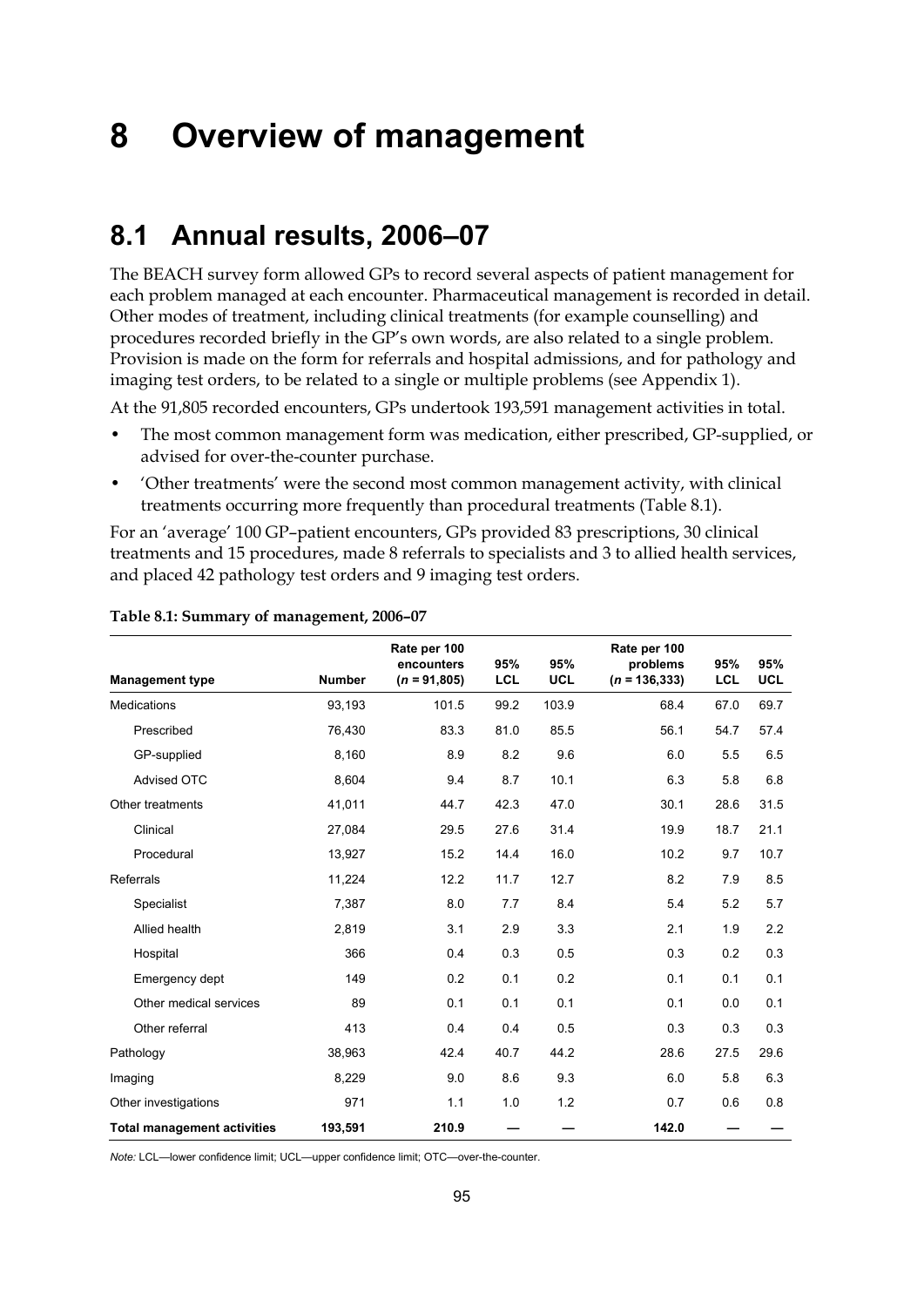Another perspective emerges in analysis of the number of encounters or problems for which at least one form of management was recorded by the GP (Table 8.2). At least one management action was recorded at 90.4% of encounters and for 85.3% of problems managed.

- At least one medication or other treatment was given for nearly three-quarters of the problems managed.
- At least one medication (most commonly prescribed) was prescribed, supplied or advised for more than half the problems managed.
- At least one other treatment (most commonly clinical) was provided for one-quarter of problems managed.
- At least one referral (most commonly to a specialist) was made for 8% of problems managed.
- At least one investigation (most commonly pathology) was requested for 18% of problems managed.

#### **Table 8.2: Encounters and problems for which management was recorded, 2006–07**

| <b>Management type</b>                          | Number of<br>encounters | Per cent of<br>total<br>encounters <sup>(a)</sup><br>$(n = 91,805)$ | Number of<br>problems | Per cent of<br>total<br>problems <sup>(a)</sup><br>$(n = 136, 333)$ |
|-------------------------------------------------|-------------------------|---------------------------------------------------------------------|-----------------------|---------------------------------------------------------------------|
| At least one management type                    | 82,983                  | 90.4                                                                | 116,261               | 85.3                                                                |
| At least one medication or other treatment      | 73,396                  | 79.9                                                                | 97.845                | 71.8                                                                |
| At least one medication                         | 58,699                  | 63.9                                                                | 74,288                | 54.5                                                                |
| At least one prescription                       | 49.700                  | 54.1                                                                | 62.136                | 45.6                                                                |
| At least one GP-supplied                        | 6,237                   | 6.8                                                                 | 6,429                 | 4.7                                                                 |
| At least one OTC advised                        | 7,680                   | 8.4                                                                 | 7,850                 | 5.8                                                                 |
| At least one other treatment                    | 32,423                  | 35.3                                                                | 36,785                | 27.0                                                                |
| At least one clinical treatment                 | 21,890                  | 23.8                                                                | 24,564                | 18.0                                                                |
| At least one procedural treatment               | 12,684                  | 13.8                                                                | 13,141                | 9.6                                                                 |
| At least one referral                           | 10,541                  | 11.5                                                                | 11,277                | 8.3                                                                 |
| At least one referral to a specialist           | 7,068                   | 7.7                                                                 | 7.508                 | 5.5                                                                 |
| At least one referral to allied health          | 2,713                   | 3.0                                                                 | 2,831                 | 2.1                                                                 |
| At least one referral to hospital               | 366                     | 0.4                                                                 | 387                   | 0.3                                                                 |
| At least one referral to emergency department   | 149                     | 0.2                                                                 | 152                   | 0.1                                                                 |
| At least one referral to other medical services | 89                      | 0.1                                                                 | 93                    | 0.1                                                                 |
| At least one referral NOS                       | 413                     | 0.4                                                                 | 429                   | 0.3                                                                 |
| At least one investigation                      | 21,595                  | 23.5                                                                | 24,869                | 18.2                                                                |
| At least one pathology order                    | 15,939                  | 17.4                                                                | 18,296                | 13.4                                                                |
| At least one imaging order                      | 7,210                   | 7.9                                                                 | 7,459                 | 5.5                                                                 |
| At least one other investigation                | 929                     | 1.0                                                                 | 945                   | 0.7                                                                 |

(a) Figures will not total 100 as multiple events may occur in one encounter or in the management of one problem at encounter.

*Note:* OTC—over-the-counter; NOS—not otherwise specified.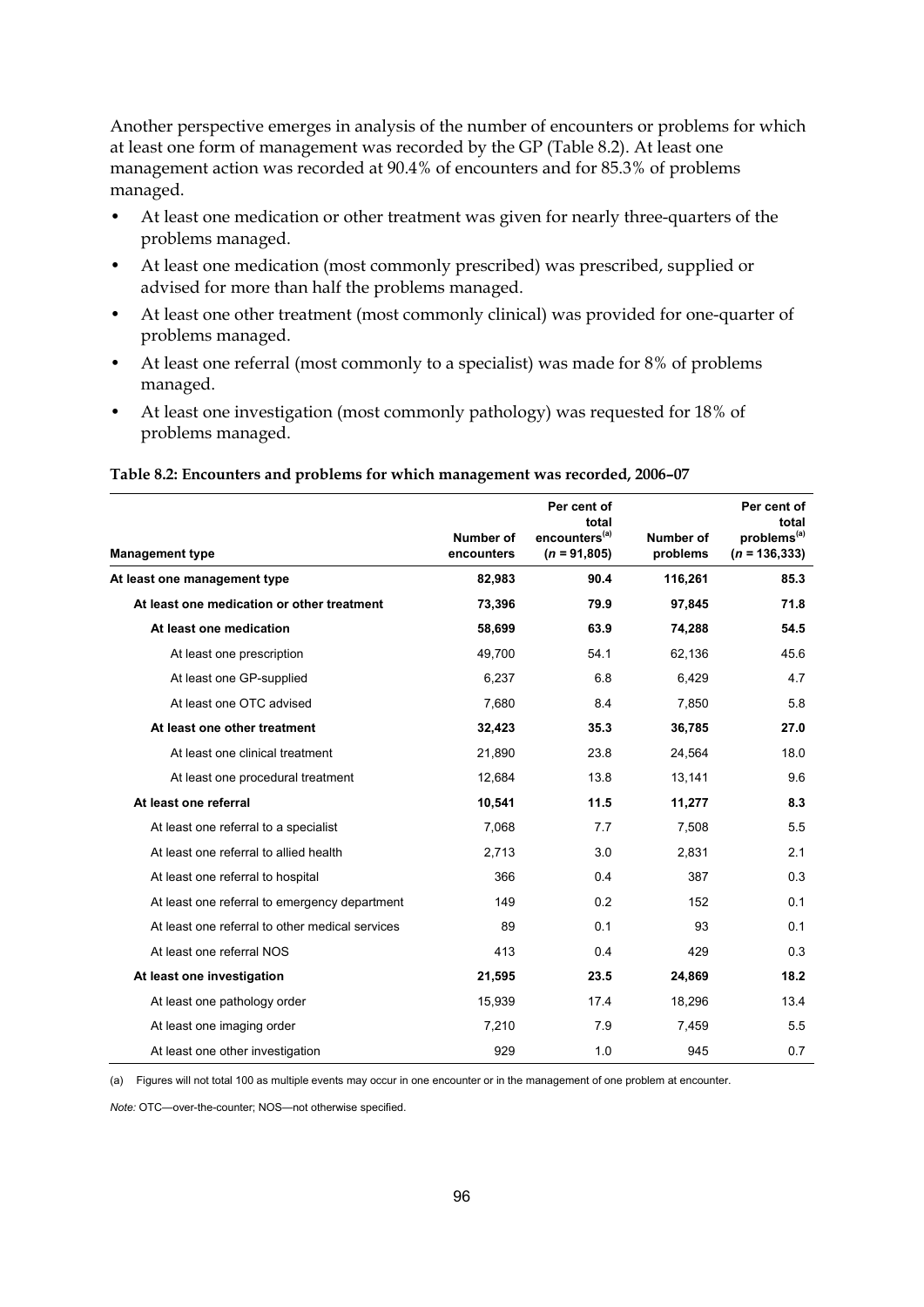The combinations of management types related to each problem were then investigated. The majority of treatments occurred either as a single component or in combination with one other component. Management was provided:

- as a single component for almost two-thirds of the problems managed
- as a double component for 17% of problems managed
- rarely with more than two components.

Table 8.3 lists the most common management combinations. Medication alone was the most common management, followed by the combination of a medication and a clinical treatment. When a problem was referred to another health professional it was most likely that no other treatments were given for the problem at the encounter. This situation also applied to pathology testing.

| $1+$<br>medication | 1+ clinical<br>treatment | 1+ procedural<br>treatment | 1+ referral  | 1+ imaging<br>order | 1+ pathology<br>order | Per cent of<br>total<br>encounters<br>$(n = 91,805)$ | Per cent of<br>total<br>problems<br>$(n = 136, 333)$ |
|--------------------|--------------------------|----------------------------|--------------|---------------------|-----------------------|------------------------------------------------------|------------------------------------------------------|
|                    |                          | No recorded management     |              |                     |                       | 9.6                                                  | 14.7                                                 |
|                    |                          | 1+ management recorded     |              |                     |                       | 90.4                                                 | 85.3                                                 |
| $\checkmark$       |                          |                            |              |                     |                       | 33.4                                                 | 38.4                                                 |
| $\checkmark$       | $\checkmark$             |                            |              |                     |                       | 9.0                                                  | 5.5                                                  |
|                    | $\checkmark$             |                            |              |                     |                       | 6.4                                                  | 8.7                                                  |
| $\checkmark$       |                          |                            |              |                     | $\checkmark$          | 4.9                                                  | 3.3                                                  |
|                    |                          | $\checkmark$               |              |                     |                       | 3.9                                                  | 4.5                                                  |
| $\checkmark$       |                          | $\checkmark$               |              |                     |                       | 3.9                                                  | 2.3                                                  |
|                    |                          |                            | $\checkmark$ |                     |                       | 3.4                                                  | 4.5                                                  |
|                    |                          |                            |              |                     | $\checkmark$          | 3.3                                                  | 5.3                                                  |
| $\checkmark$       |                          |                            | $\checkmark$ |                     |                       | 2.9                                                  | 1.4                                                  |
|                    |                          |                            |              | $\checkmark$        |                       | 1.9                                                  | 2.3                                                  |
| $\checkmark$       |                          |                            |              | $\checkmark$        |                       | 1.8                                                  | 1.0                                                  |
| $\checkmark$       | $\checkmark$             |                            |              |                     | $\checkmark$          | 1.5                                                  | 0.5                                                  |
|                    |                          | $\checkmark$               |              |                     | $\checkmark$          | 1.2                                                  | $1.1$                                                |
|                    | $\checkmark$             |                            |              |                     | $\checkmark$          | 1.2                                                  | 1.0                                                  |
| $\checkmark$       | $\checkmark$             | $\checkmark$               |              |                     |                       | 0.9                                                  | 0.2                                                  |
| $\checkmark$       |                          | $\checkmark$               |              |                     | $\checkmark$          | 0.9                                                  | 0.3                                                  |
|                    | $\checkmark$             |                            | $\checkmark$ |                     |                       | 0.9                                                  | 0.7                                                  |
| $\checkmark$       | $\checkmark$             |                            | $\checkmark$ |                     |                       | 0.9                                                  | 0.3                                                  |
|                    |                          |                            |              | $\checkmark$        | $\checkmark$          | 0.7                                                  | 0.5                                                  |
|                    | $\checkmark$             | $\checkmark$               |              |                     |                       | 0.5                                                  | 0.3                                                  |
| $\checkmark$       |                          |                            |              | $\checkmark$        | $\checkmark$          | 0.5                                                  | 0.2                                                  |

| Table 8.3: Most common management combinations, 2006-07 |  |
|---------------------------------------------------------|--|
|---------------------------------------------------------|--|

*Note:* 1+—at least one specified management type.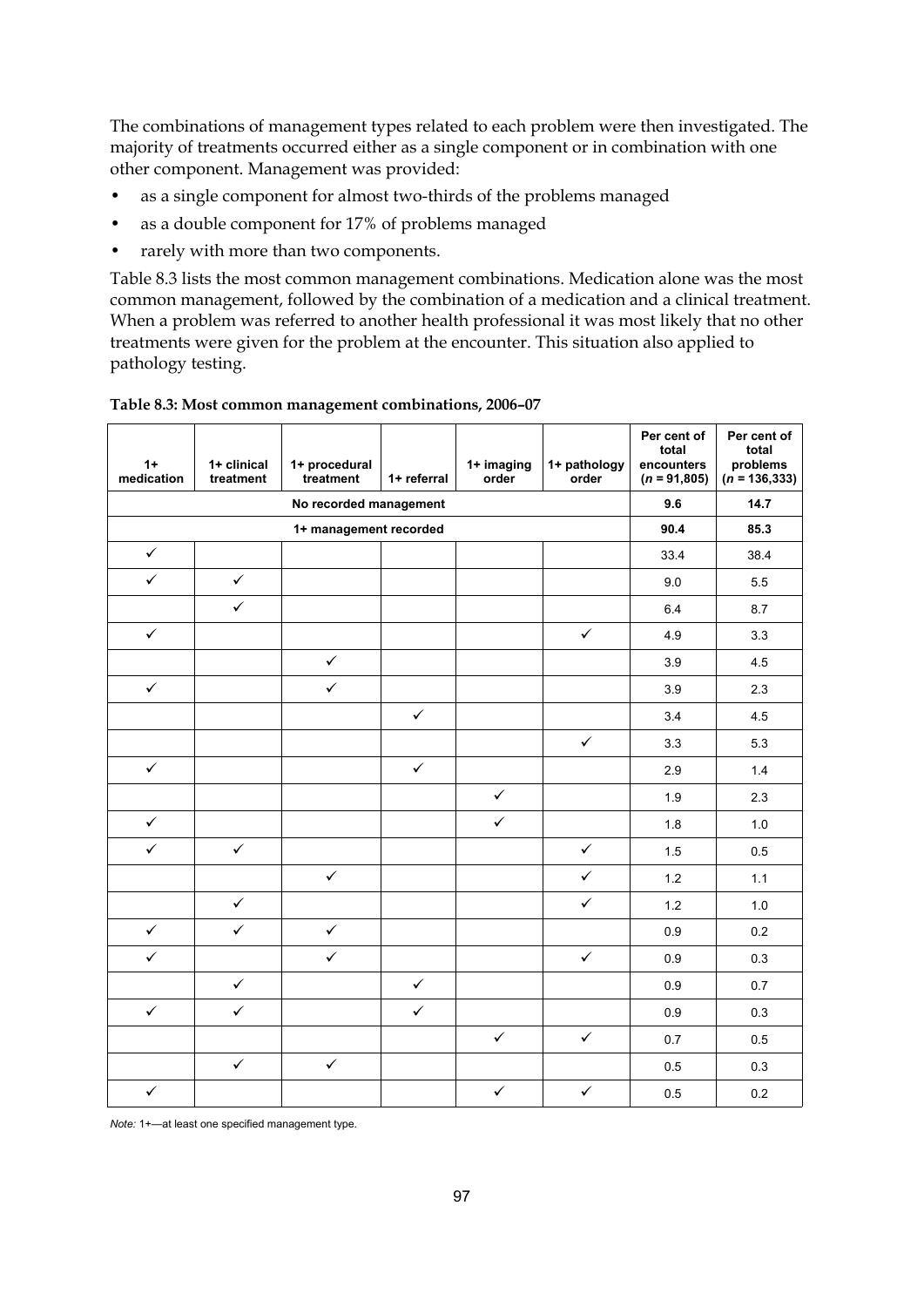## **8.2 Changes over time, 1998–99 to 2006–07**

Since BEACH began in 1998–99 some trends have emerged in the management of patients' problems (Table 8.4). Most noticeably, over the 9 years of the study:

- The rate of medications prescribed, supplied or advised for over-the-counter purchase has significantly decreased, from 109.7 per 100 encounters in 1998–99 to 101.5 per 100 encounters in 2006–07.
- The above reduction is a direct result of a significant decrease in the rate of prescribed medications, from 93.6 per 100 encounters in 1998–99 to 83.3 per 100 in 2006–07.
- An interesting trend was observed in the rate of other treatments, which rose steadily from 43.2 per 100 encounters in 1998–99 to 54.7 per 100 in 2004–05, but then dropped to 43.6 per 100 in 2005–06 and 44.7 per 100 in 2006–07.
- A similar decrease was observed in the rate of clinical treatments. These rose repeatedly over 6 years, from 31.4 per 100 encounters in 1998–99 to 39.2 per 100 in 2004–05, and then decreased sharply to 29.2 per 100 in 2005–06 and 29.5 per 100 in 2006–07.
- There has been an increase in the rate of procedural treatments undertaken in general practice, from 11.8 per 100 encounters in 1998–99 to 15.2 per 100 encounters in 2006–07.
- The rate of referrals has significantly increased, from 11.1 to 12.2 per 100 encounters between 1998–99 and 2006–07.
- The increased referral rate is directly related to a significant increase in the rate of referrals to specialists, from 7.4 per 100 encounters in 1998–99 to 8.0 per 100 in 2006–07.
- Since 2000–01, the rate of pathology tests ordered has significantly increased by 42%, from 29.7 orders per 100 encounters to 42.4 per 100 encounters in 2006–07.
- There has also been a significant increase in the rate of imaging tests ordered, from 7.7 per 100 encounters in 2000–01 to 9.0 per 100 in 2006–07, and in the rate of other investigations, from 0.6 per 100 in 2000–01 to 1.1 per 100 encounters in 2006–07.

Similar changes can be observed in each of these areas, for the percentages of encounters where at least one management type was provided (Table 8.5). This reflects a change in the likelihood of each action when an encounter occurs.

- There was a decrease in the proportion of encounters where at least one management was provided, resulting in an overall reduction from 91.9% in 1998–99 to 90.4% in 2006–07, but this change only became statistically significant in the most recent 12 months. There were years where the proportion was not significantly different from the most recent result, for example 2002–03 (91.3%) and 2003–04 (91.5%).
- There was a significant reduction in the proportion of encounters where at least one medication or other management was provided, from 83.7% in 1998–99 to 79.9% in 2006–07. A major contributor to this reduction was the decrease in the provision of medications, from 68.7% in 1998–99 to 63.9% in 2006–07, particularly prescribed medications, which decreased from 60.1% to 54.1% over this time. The reduction in the proportion of encounters where at least one prescription was given reflects the reduction in the rate of prescribed medications reported above and shown in Table 8.4.
- While there was an overall decrease in the proportion of encounters where at least one medication was recorded and the proportion where at least one medication was prescribed, there was an increase in the proportion of encounters where at least one GP-supplied medication was reported, from 5.6% in 1998–99 to 6.8% in 2006–07.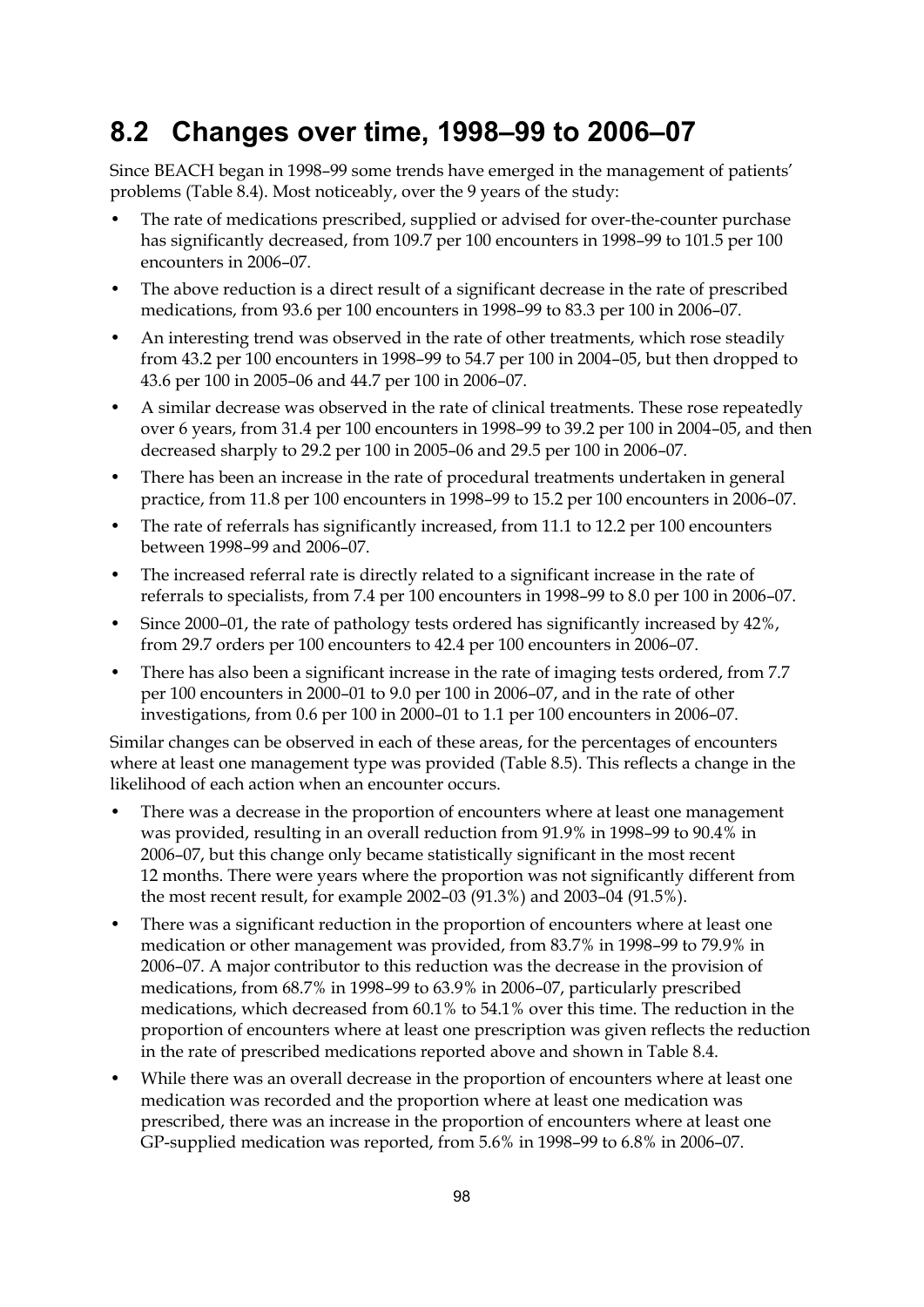- As with the rate of other treatments and clinical treatments, which increased over 6 years and then suddenly decreased in 2005–06 and 2006–07, the proportion of encounters with at least one other (non-pharmacological) treatment and at least one clinical treatment also followed the same pattern. The likelihood of other treatments increased from 34.5% of encounters in 1998–99 to 41.2% in 2004–05 and then decreased in 2005–06 to 35.1% and to 35.3% in 2006–07. For clinical treatments, the proportion increased from 25.5% in 1998–99 to 30.5% in 2004–05 and then decreased to 24.0% and 23.8% in 2005–06 and 2006–07 respectively.
- Unlike the rates or likelihood of clinical or other treatments, the likelihood of encounters with at least one procedural treatment being provided at the encounter continually and significantly increased from 10.8% in 1998–99 to 13.8% in 2006–07.
- There was an increasing trend that reached marginal statistical significance (confidence intervals touched but did not overlap) in the likelihood of referral at the encounters (from 10.6% in 1998–99 to 11.5% in 2006–07), particularly in referrals to specialists (from 7.1% in 1998–99 to 7.7% in 2006–07) and referrals to emergency departments. There was a significant increase in the likelihood of the patient receiving 'other' referrals (including referrals to other medical services). In contrast, the proportion of encounters with at least one referral to hospital decreased significantly, from 0.7% in 1998–99 to 0.4% in 2006–07.
- Reflecting the increase in the rates of pathology and imaging tests ordered per 100 encounters shown in Table 8.4, there was an increase in the likelihood of the GP ordering at least one investigation, from 18.1% in 1998–99 to 23.5% in 2006–07. In 1998–99 the proportion of encounters where at least one pathology test was ordered was 13.2%, and the proportion with at least one imaging test order was 6.3%. By 2006–07 these proportions had significantly increased to 17.4% and 7.9% respectively.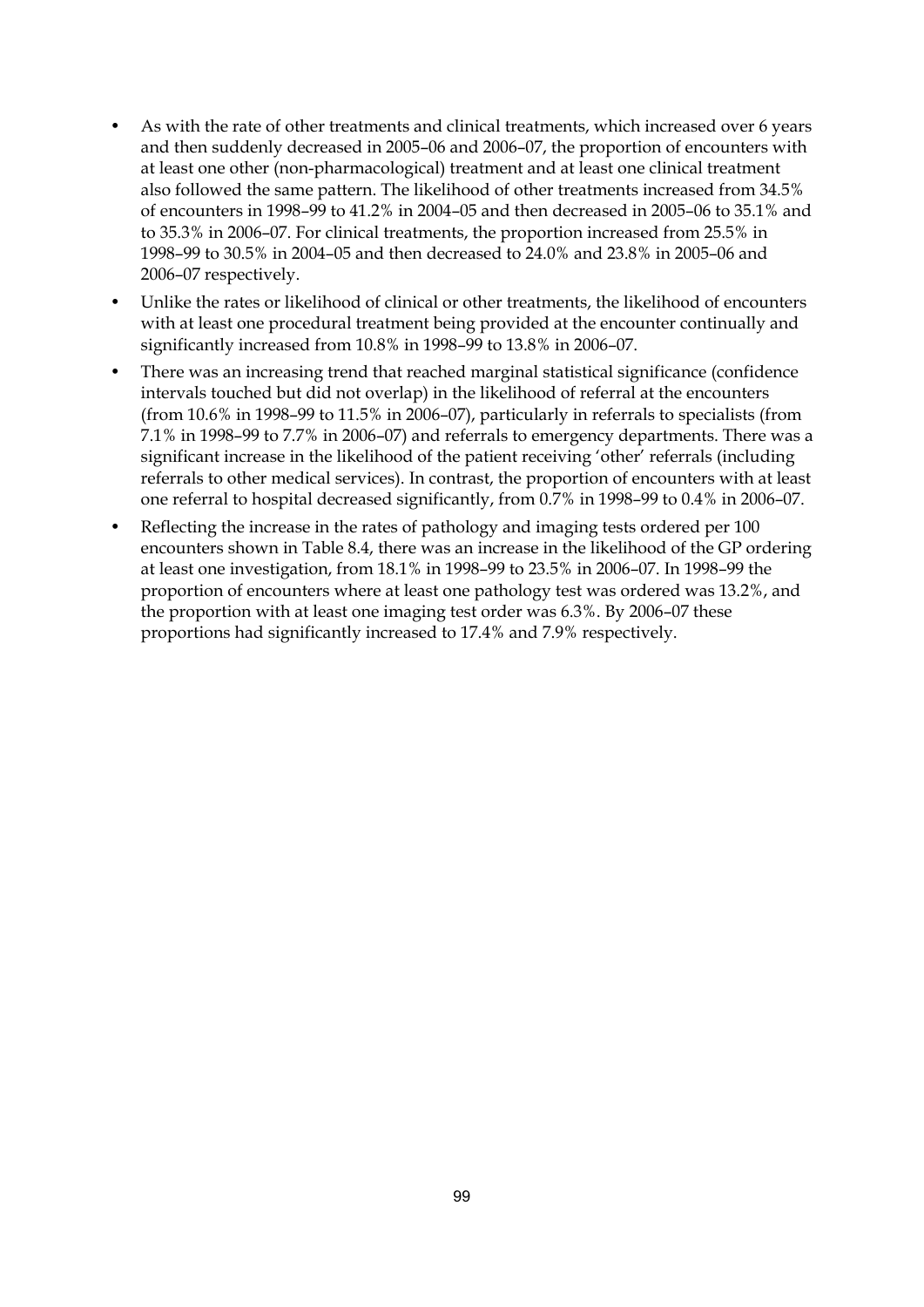|                                                          |                                   |                                   |                            |                            | Rate per 100 encounters (95% CI) |                            |                           |                            |                           |            | Change <sup>(a)</sup> |
|----------------------------------------------------------|-----------------------------------|-----------------------------------|----------------------------|----------------------------|----------------------------------|----------------------------|---------------------------|----------------------------|---------------------------|------------|-----------------------|
|                                                          | 1998-99                           | 1999-00                           | 2000-01                    | $2001 - 02$                | 2002-03                          | 2003-04                    | 2004-05                   | 2005-06                    | 2006-07                   |            |                       |
|                                                          | $(n = 96,901)$                    | $(n = 104, 856)$                  | $(n = 99, 307)$            | $(n = 96,973)$             | $(n = 100, 987)$                 | $(n = 98,877)$             | $(n = 94, 386)$           | $(n = 101,993)$            | $(n = 91,805)$            |            | (000)                 |
| Medications                                              | 109.7<br>$(107.4 - 112.0)$        | 110.1<br>$(107.8 - 112.4)$        | 108.2<br>$(105.7 - 110.6)$ | 104.5<br>$(102.2 - 106.9)$ | 103.8<br>$(101.4 - 106.2)$       | 104.4<br>$(102.1 - 106.7)$ | 101.5<br>$(99.3 - 103.8)$ | 104.4<br>$(101.8 - 107.0)$ | 101.5<br>$(99.2 - 103.9)$ | ↓          | $-9,200$              |
| Prescribed                                               | 93.6<br>$(91.2 - 96.1)$           | 93.8<br>$(91.5 - 96.2)$           | 92.3<br>$(89.9 - 94.7)$    | 88.0<br>$(85.6 - 90.4)$    | 84.3<br>$(81.8 - 86.9)$          | 86.0<br>$(83.6 - 88.5)$    | 83.4<br>$(81.2 - 85.5)$   | 85.8<br>$(83.3 - 88.4)$    | 83.3<br>$(81.0 - 85.5)$   | ↓          | $-11,240$             |
| GP-supplied                                              | 7.3<br>$(6.5 - 8.1)$              | 6.9<br>$(5.8 - 7.9)$              | 6.9<br>$(5.7 - 8.1)$       | 7.6<br>$(6.3 - 9.0)$       | 9.3<br>$(7.6 - 11.0)$            | 8.6<br>$(7.4 - 9.8)$       | 8.1<br>$(7.3 - 8.9)$      | 8.8<br>$(8.2 - 9.5)$       | 8.9<br>$(8.2 - 9.6)$      | ₼          | $+1,590$              |
| Advised OTC                                              | 8.8<br>$(8.1 - 9.5)$              | 9.4<br>$(8.6 - 10.2)$             | 9.0<br>$(8.1 - 9.8)$       | 8.9<br>$(8.1 - 9.6)$       | 10.2<br>$(9.2 - 11.1)$           | 9.8<br>$(9.0 - 10.6)$      | 10.1<br>$(9.1 - 11.0)$    | 9.8<br>$(9.0 - 10.5)$      | 9.4<br>$(8.7 - 10.1)$     |            |                       |
| Other treatments                                         | 43.2<br>$(41.3 - 45.1)$           | 46.0<br>$(44.1 - 47.8)$           | 49.4<br>$(47.1 - 51.7)$    | 51.9<br>$(49.6 - 54.2)$    | 51.8<br>$(49.3 - 54.3)$          | 51.4<br>$(48.9 - 53.8)$    | 54.7<br>$(52.1 - 57.3)$   | 43.6<br>$(41.5 - 45.8)$    | 44.7<br>$(42.3 - 47.0)$   | §.         |                       |
| Clinical                                                 | 31.4<br>$(29.7 - 33.0)$           | 33.5<br>$(31.8 - 35.2)$           | 37.2<br>$(35.1 - 39.3)$    | 38.1<br>$(36.1 - 40.1)$    | 37.2<br>$(35.0 - 39.4)$          | 36.6<br>$(34.5 - 38.8)$    | 39.2<br>$(37.1 - 41.4)$   | 29.2<br>$(27.3 - 31.1)$    | 29.5<br>$(27.6 - 31.4)$   | ş.         |                       |
| Procedural                                               | 11.8<br>$(11.2 - 12.5)$           | 12.5<br>$(11.9 - 13.0)$           | 12.2<br>$(11.6 - 12.8)$    | 13.8<br>$(13.1 - 14.5)$    | 14.6<br>$(13.9 - 15.3)$          | 14.7<br>$(14.0 - 15.5)$    | 15.5<br>$(14.6 - 16.4)$   | 14.4<br>$(13.7 - 15.1)$    | 15.2<br>$(14.4 - 16.0)$   | ᠰ          | $+3,410$              |
| Referrals                                                | 11.1<br>$(10.7 - 11.6)$           | 11.1<br>$(10.7 - 11.6)$           | 10.4<br>$(10.0 - 10.8)$    | 10.5<br>$(10.1 - 10.9)$    | 11.1<br>$(10.7 - 11.6)$          | 11.6<br>$(11.1 - 12.1)$    | 11.5<br>$(11.1 - 12.0)$   | 12.0<br>$(11.5 - 12.5)$    | 12.2<br>$(11.7 - 12.7)$   | ₼          | $+1,050$              |
| Specialist                                               | 7.4<br>$(7.1 - 7.7)$              | 7.2<br>$(6.9 - 7.5)$              | 7.4<br>$(7.0 - 7.7)$       | 7.3<br>$(7.0 - 7.6)$       | 7.7<br>$(7.3 - 8.0)$             | 7.9<br>$(7.5 - 8.2)$       | 7.7<br>$(7.4 - 8.0)$      | 8.2<br>$(7.8 - 8.5)$       | 8.0<br>$(7.7 - 8.4)$      | $\uparrow$ | $+570$                |
| Allied health service                                    | 3.0<br>$(2.8 - 3.2)$              | 3.1<br>$(2.9 - 3.3)$              | 2.3<br>$(2.2 - 2.5)$       | 2.3<br>$(2.1 - 2.4)$       | 2.5<br>$(2.3 - 2.7)$             | 2.6<br>$(2.4 - 2.8)$       | 2.7<br>$(2.5 - 2.9)$      | 2.9<br>$(2.7 - 3.1)$       | 3.1<br>$(2.9 - 3.3)$      |            |                       |
| Hospital                                                 | 0.7<br>$(0.6 - 0.8)$              | 0.7<br>$(0.6 - 0.8)$              | 0.5<br>$(0.4 - 0.6)$       | 0.4<br>$(0.4 - 0.5)$       | 0.6<br>$(0.5 - 0.6)$             | 0.6<br>$(0.5 - 0.6)$       | 0.5<br>$(0.4 - 0.5)$      | 0.4<br>$(0.3 - 0.4)$       | 0.4<br>$(0.3 - 0.5)$      | ↓          | $-310$                |
| Emergency department                                     | 0.1<br>$(0.0 - 0.1)$              | 0.1<br>$(0.1 - 0.1)$              | 0.1<br>$(0.1 - 0.1)$       | 0.1<br>$(0.1 - 0.2)$       | 0.1<br>$(0.1 - 0.2)$             | 0.2<br>$(0.1 - 0.2)$       | 0.2<br>$(0.1 - 0.2)$      | 0.2<br>$(0.2 - 0.2)$       | 0.2<br>$(0.1 - 0.2)$      | 个          | $+100$                |
| Other referrals/other<br>medical services <sup>(b)</sup> | 0.0 <sup>T</sup><br>$(0.0 - 0.0)$ | 0.0 <sup>T</sup><br>$(0.0 - 0.0)$ | 0.2<br>$(0.1 - 0.2)$       | 0.4<br>$(0.3 - 0.4)$       | 0.3<br>$(0.2 - 0.3)$             | 0.4<br>$(0.4 - 0.5)$       | 0.4<br>$(0.4 - 0.5)$      | 0.4<br>$(0.3 - 0.4)$       | 0.5<br>$(0.5 - 0.6)$      | ♠          | $+510$                |

### **Table 8.4: Summary of management, summary of annual results, BEACH, 1998–99 to 2006–07**

*(continued)*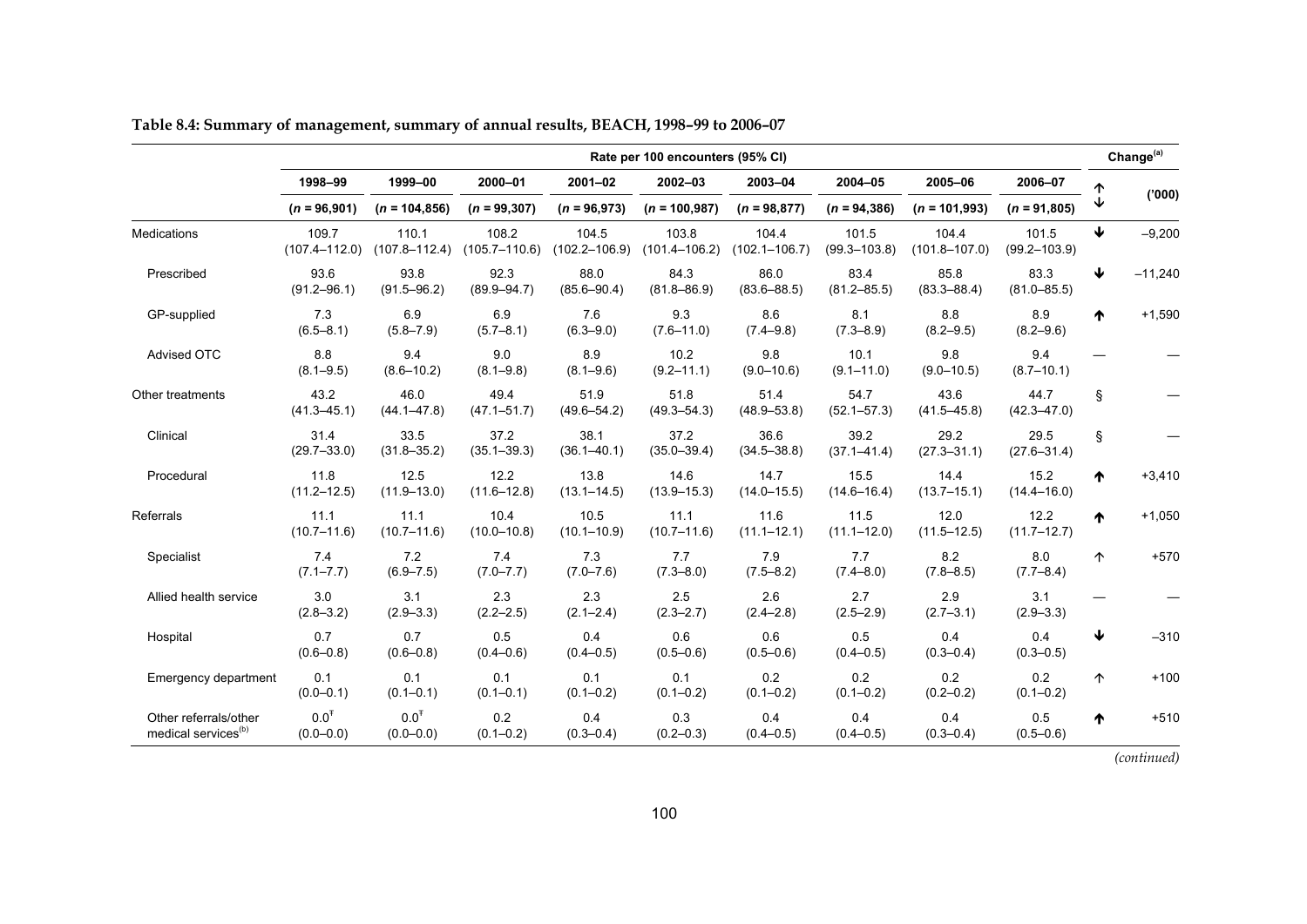|  |  |  | Table 8.4 (continued): Summary of management, summary of annual results, BEACH, 1998–99 to 2006–07 |
|--|--|--|----------------------------------------------------------------------------------------------------|
|  |  |  |                                                                                                    |

|                                     | Rate per 100 encounters (95% CI) |                  |                         |                         |                         |                         |                         |                         |                         |   |           |
|-------------------------------------|----------------------------------|------------------|-------------------------|-------------------------|-------------------------|-------------------------|-------------------------|-------------------------|-------------------------|---|-----------|
|                                     | 1998-99<br>$(n = 96,901)$        | 1999-00          | 2000-01                 | $2001 - 02$             | $2002 - 03$             | 2003-04                 | $2004 - 05$             | 2005-06                 | 2006-07                 | ∧ |           |
|                                     |                                  | $(n = 104, 856)$ | $(n = 99, 307)$         | $(n = 96,973)$          | $(n = 100, 987)$        | $(n = 98, 877)$         | $(n = 94, 386)$         | $(n = 101,993)$         | $(n = 91,805)$          | ₩ | ('000)    |
| Pathology <sup>(c)</sup>            | <b>NAv</b>                       | <b>NAv</b>       | 29.7<br>$(28.4 - 30.9)$ | 31.0<br>$(29.7 - 32.4)$ | 32.9<br>$(31.5 - 34.4)$ | 35.2<br>$(33.7 - 36.7)$ | 36.7<br>$(35.2 - 38.2)$ | 38.6<br>$(36.9 - 40.3)$ | 42.4<br>$(40.7 - 44.2)$ | ₼ | $+13,530$ |
| Imaging <sup>(c)</sup>              | <b>NAv</b>                       | <b>NAv</b>       | 7.7<br>$(7.3 - 8.0)$    | 7.9<br>$(7.6 - 8.2)$    | 8.6<br>$(8.2 - 9.0)$    | 8.2<br>$(7.8 - 8.6)$    | 8.3<br>$(8.0 - 8.6)$    | 8.8<br>$(8.4 - 9.2)$    | 9.0<br>$(8.6 - 9.3)$    | ^ | $+1,460$  |
| Other investigations <sup>(c)</sup> | <b>NAv</b>                       | <b>NAv</b>       | 0.6<br>$(0.5 - 0.7)$    | 0.9<br>$(0.8 - 1.0)$    | 1.0<br>$(0.8 - 1.2)$    | 1.0<br>$(0.9 - 1.2)$    | 1.1<br>$(0.9 - 1.3)$    | 1.0<br>$(0.9 - 1.1)$    | 1.1<br>$(1.0 - 1.2)$    | ₼ | $+520$    |

(a) The direction and type of change is indicated for each variable: ↑ ↓ indicates a statistically significant change, ↑ ↓ indicates a marginal change, § indicates a non-linear significant or marginal change, and — indicates there was no change. Statistically significant linear changes have been extrapolated to estimate the national average annual change and are reported in thousands in the far right column.

(b) Other referrals and other medical services have been grouped for comparability. In the first 2 years 'other medical services' and 'other referrals' were grouped and reported together.

(c) In the third year of BEACH the data collection and data coding system for pathology, imaging and other investigations changed. Data from 1998–99 and 1999–00 are not comparable to those from 2000–01 onward.

Ŧ Rates are reported to one decimal place. This indicates that the rate is < 0.05 per 100 encounters.

*Note:* CI—confidence interval; NAv—not available; OTC—over-the-counter.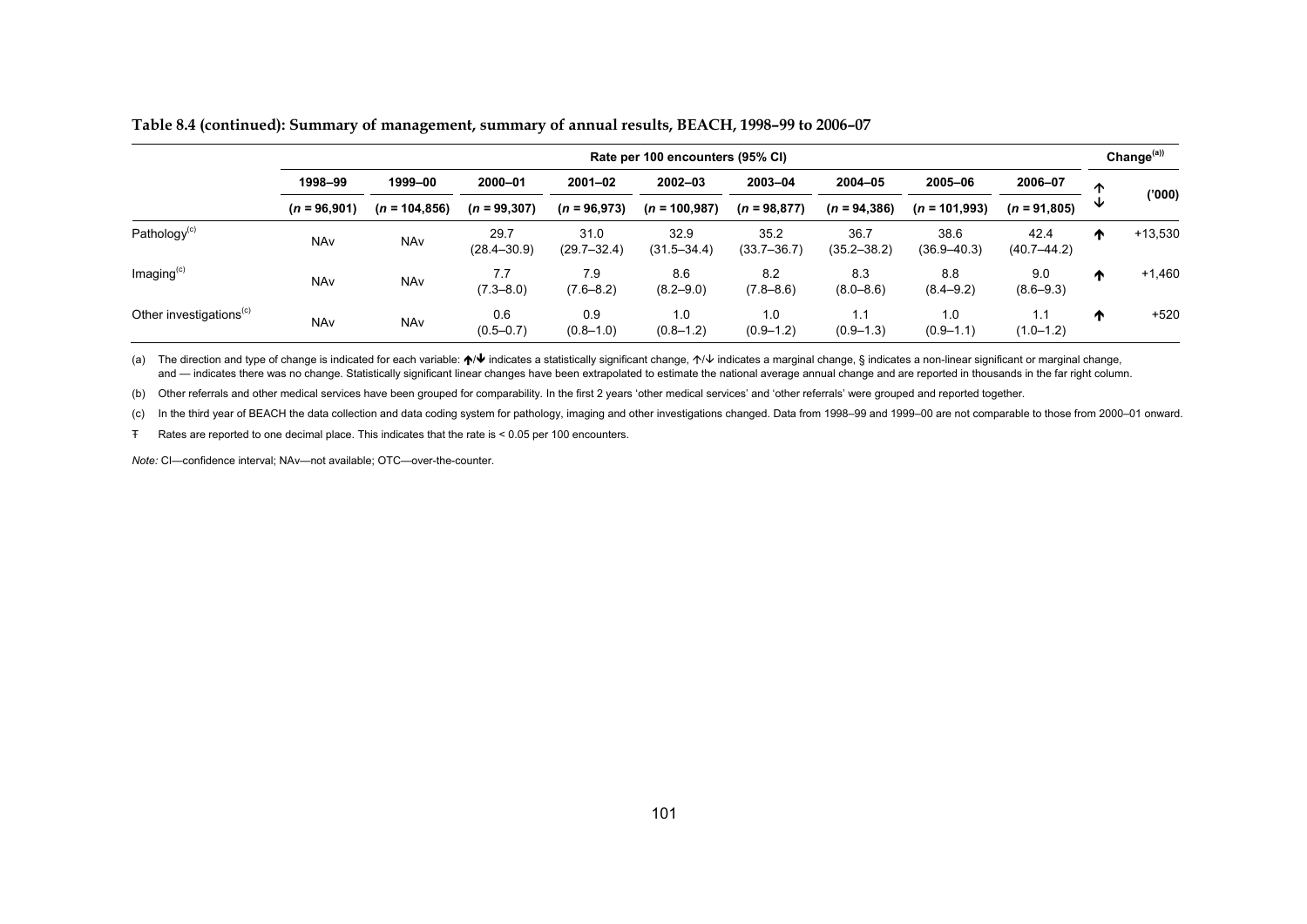|                                         | Per cent of encounters <sup>(a)</sup> (95% CI) |                         |                         |                         |                         |                         |                         |                         |                         |   | Change <sup>(b)</sup> |
|-----------------------------------------|------------------------------------------------|-------------------------|-------------------------|-------------------------|-------------------------|-------------------------|-------------------------|-------------------------|-------------------------|---|-----------------------|
|                                         | 1998-99                                        | 1999-00                 | 2000-01                 | $2001 - 02$             | $2002 - 03$             | 2003-04                 | 2004-05                 | 2005-06                 | 2006-07                 |   |                       |
| At least one                            | $(n = 96,901)$                                 | $(n = 104, 856)$        | $(n = 99, 307)$         | $(n = 96,973)$          | $(n = 100, 987)$        | $(n = 98, 877)$         | $(n = 94, 386)$         | $(n = 101,993)$         | $(n = 91,805)$          |   | (000)                 |
| <b>Management type</b>                  | 91.9<br>$(91.5 - 92.4)$                        | 92.2<br>$(91.7 - 92.7)$ | 91.6<br>$(91.0 - 92.2)$ | 91.8<br>$(91.3 - 92.3)$ | 91.3<br>$(90.6 - 92.0)$ | 91.5<br>$(90.9 - 92.0)$ | 91.9<br>$(91.3 - 92.5)$ | 91.2<br>$(90.6 - 91.8)$ | 90.4<br>$(89.8 - 91.0)$ | ↓ | $-2,190$              |
| <b>Medication or other</b><br>treatment | 83.7<br>$(83.1 - 84.3)$                        | 83.8<br>$(83.1 - 84.5)$ | 83.5<br>$(82.7 - 84.2)$ | 83.2<br>$(82.5 - 84.0)$ | 82.5<br>$(81.6 - 83.3)$ | 82.3<br>$(81.5 - 83.1)$ | 82.4<br>$(81.6 - 83.2)$ | 81.4<br>$(80.6 - 82.1)$ | 79.9<br>$(79.1 - 80.8)$ | ₩ | $-4,490$              |
| <b>Medication</b>                       | 68.7<br>$(67.9 - 69.5)$                        | 68.5<br>$(67.6 - 69.3)$ | 68.0<br>$(67.1 - 68.9)$ | 66.6<br>$(65.7 - 67.5)$ | 65.8<br>$(64.9 - 66.8)$ | 65.6<br>$(64.7 - 66.5)$ | 64.3<br>$(63.4 - 65.2)$ | 65.2<br>$(64.3 - 66.2)$ | 63.9<br>$(63.0 - 64.9)$ | ↓ | $-5,420$              |
| Prescription                            | 60.1<br>$(59.1 - 61.1)$                        | 60.1<br>$(59.1 - 61.1)$ | 59.8<br>$(58.7 - 60.8)$ | 57.4<br>$(56.4 - 58.5)$ | 54.9<br>$(53.7 - 56.1)$ | 55.7<br>$(54.6 - 56.9)$ | 54.8<br>$(53.8 - 55.8)$ | 55.6<br>$(54.5 - 56.6)$ | 54.1<br>$(53.2 - 55.1)$ | ↓ | $-6,590$              |
| GP-supplied                             | 5.6<br>$(5.0 - 6.2)$                           | 5.1<br>$(4.5 - 5.6)$    | 5.1<br>$(4.5 - 5.7)$    | 5.8<br>$(5.1 - 6.5)$    | 6.8<br>$(6.0 - 7.7)$    | 6.5<br>$(5.8 - 7.3)$    | 6.2<br>$(5.7 - 6.7)$    | 6.4<br>$(6.0 - 6.9)$    | 6.8<br>$(6.3 - 7.3)$    | ♠ | $+1,190$              |
| OTC advised                             | 7.9<br>$(7.3 - 8.5)$                           | 8.3<br>$(7.7 - 8.9)$    | 8.0<br>$(7.3 - 8.6)$    | 8.0<br>$(7.4 - 8.6)$    | 9.0<br>$(8.3 - 9.8)$    | 8.7<br>$(8.0 - 9.3)$    | 8.7<br>$(8.1 - 9.4)$    | 8.6<br>$(8.0 - 9.2)$    | 8.4<br>$(7.8 - 8.9)$    |   |                       |
| <b>Other treatment</b>                  | 34.5<br>$(33.2 - 35.7)$                        | 36.2<br>$(35.0 - 37.4)$ | 37.6<br>$(36.2 - 39.1)$ | 39.5<br>$(38.1 - 41.0)$ | 39.4<br>$(37.8 - 40.9)$ | 39.3<br>$(37.8 - 40.8)$ | 41.2<br>$(39.7 - 42.8)$ | 35.1<br>$(33.7 - 36.6)$ | 35.3<br>$(33.8 - 36.9)$ | ş |                       |
| <b>Clinical treatment</b>               | 25.5<br>$(24.4 - 26.7)$                        | 27.0<br>$(25.8 - 28.2)$ | 29.0<br>$(27.6 - 30.3)$ | 29.7<br>$(28.4 - 31.1)$ | 29.2<br>$(27.7 - 30.6)$ | 28.9<br>$(27.4 - 30.3)$ | 30.5<br>$(29.1 - 32.0)$ | 24.0<br>$(22.7 - 25.4)$ | 23.8<br>$(22.5 - 25.2)$ | ş |                       |
| Procedural treatment                    | 10.8<br>$(10.3 - 11.3)$                        | 11.4<br>$(11.0 - 11.9)$ | 11.1<br>$(10.6 - 11.7)$ | 12.7<br>$(12.0 - 13.3)$ | 13.2<br>$(12.6 - 13.8)$ | 13.3<br>$(12.7 - 13.9)$ | 13.8<br>$(13.1 - 14.6)$ | 13.2<br>$(12.6 - 13.8)$ | 13.8<br>$(13.2 - 14.5)$ | ₼ | $+3,010$              |
| Referral                                | 10.6<br>$(10.2 - 11.0)$                        | 10.4<br>$(10.0 - 10.8)$ | 9.9<br>$(9.6 - 10.3)$   | 10.0<br>$(9.6 - 10.4)$  | 10.6<br>$(10.2 - 11.0)$ | 11.0<br>$(10.5 - 11.5)$ | 10.9<br>$(10.5 - 11.3)$ | 11.3<br>$(10.9 - 11.8)$ | 11.5<br>$(11.0 - 11.9)$ | ↑ | $+850$                |
| Specialist                              | 7.1<br>$(6.8 - 7.4)$                           | 6.9<br>$(6.6 - 7.2)$    | 7.1<br>$(6.8 - 7.4)$    | 7.0<br>$(6.7 - 7.3)$    | 7.4<br>$(7.0 - 7.7)$    | 7.6<br>$(7.3 - 8.0)$    | 7.5<br>$(7.2 - 7.8)$    | 7.9<br>$(7.5 - 8.2)$    | 7.7<br>$(7.4 - 8.0)$    | 个 | $+570$                |
| Allied health                           | 2.9<br>$(2.8 - 3.1)$                           | 3.0<br>$(2.8 - 3.2)$    | 2.3<br>$(2.1 - 2.4)$    | 2.2<br>$(2.1 - 2.4)$    | 2.4<br>$(2.2 - 2.6)$    | 2.5<br>$(2.3 - 2.7)$    | 2.6<br>$(2.5 - 2.8)$    | 2.8<br>$(2.6 - 3.0)$    | 3.0<br>$(2.8 - 3.1)$    |   |                       |
| Hospital                                | 0.7<br>$(0.6 - 0.8)$                           | 0.7<br>$(0.6 - 0.8)$    | 0.5<br>$(0.4 - 0.6)$    | 0.4<br>$(0.4 - 0.5)$    | 0.6<br>$(0.5 - 0.6)$    | 0.6<br>$(0.5 - 0.6)$    | 0.5<br>$(0.4 - 0.5)$    | 0.4<br>$(0.3 - 0.4)$    | 0.4<br>$(0.3 - 0.5)$    | ₩ | $-310$                |

### **Table 8.5: Encounters and problems for which at least one management was recorded**

*(continued)*